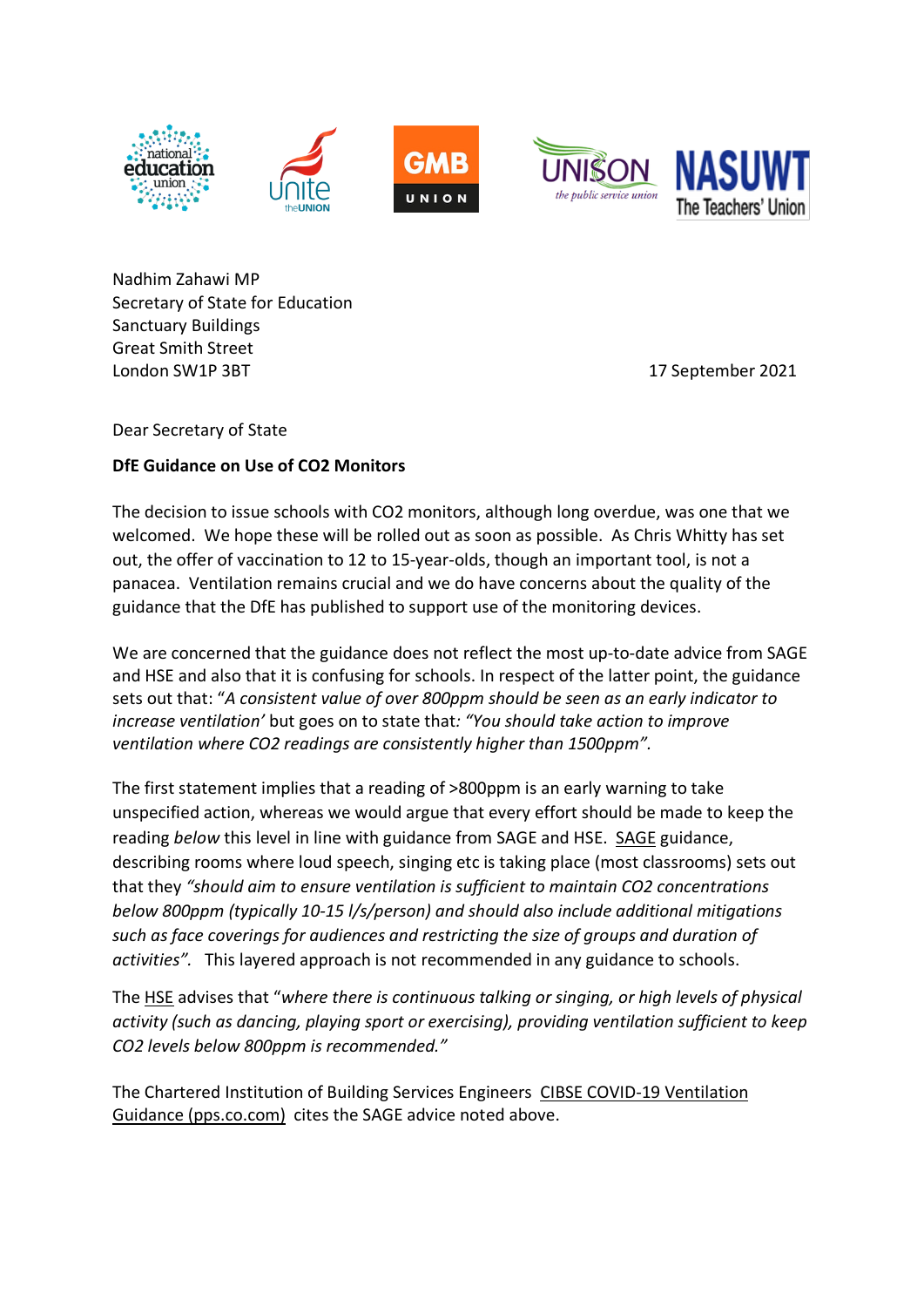A further concern is that the DfE guidance states that there is no need to stop using the room, pending improvements to ventilation, regardless of how high the CO2 reading is, bringing the whole point of using the monitors into question. This instruction is also potentially contrary to the Workplace (Health, Safety and Welfare) Regulations 1992, which require all enclosed workplaces to be adequately ventilated. Where levels of CO2 are consistently high, continuing to use the room may be a breach of this regulation. In addition, putting COVID-19 aside, high CO2 levels have been proven to cause poor concentration and have a detrimental impact on learning therefore using rooms with high CO2 levels is not just a health and safety issue due to COVID-19, it is an educational performance issue also.

Finally, the current guidance provides little in the way of advice as to how to improve ventilation other than mentioning opening windows and providing a few links to other organisations' websites. There is much more that can be done. It is vital that practical suggestions on how to improve ventilation in rooms are given. We believe that staff and students could find themselves working in very poorly ventilated classrooms based on the DfE advice.

Could you please respond to us on the following questions:

- Why did the Department choose not to reflect fully HSE, SAGE or CIBSE guidance in its own guidance?
- Why does the Department advise that there are no circumstances in which a class should be relocated, and a room taken temporarily out of use while a ventilation issue is addressed? Is there no level of CO2 at which you consider that this should happen pending improvements to air quality? If not, this clearly detracts from the value of having CO2 monitors in the classroom.
- Now that you are aware of these discrepancies will the guidance be revised to incorporate additional elements included in the joint union guidance which itself draws upon expert advice from HSE, SAGE and CIBSE?

Yours sincerely

Kisin Contrey

*Avril Chambers*

Mary W. Bowsted.

Joint NEU General Secretary Joint NEU General Secretary

GMB National Officer **CENTER STATE Unite National Officer**